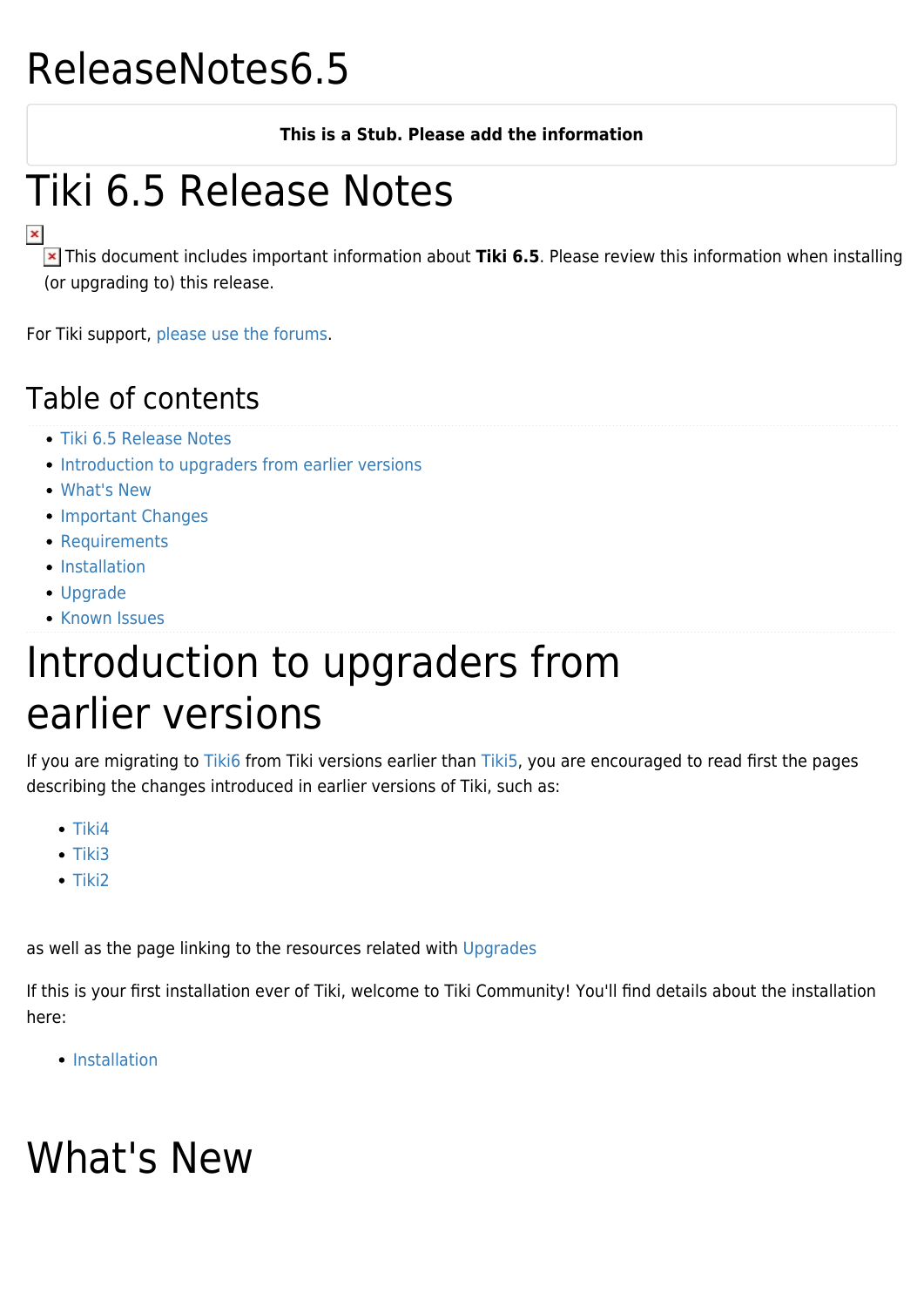# Important Changes Requirements Installation Upgrade

The following is list of changes to Tiki files between 6.4 and 6.5 releases:

- A db/tiki-secdb\_6.5\_mysql.sql
- D db/tiki-secdb 6.3 mysql.sql
- D db/tiki-secdb 6.4 mysql.sql
- U changelog.txt
- U copyright.txt
- U lang/ca/language.php
- U lang/cn/language.php U lang/da/language.php
- U lang/de/language.php
- U lang/en/language.php
- U lang/es/language.php
- U lang/fi/language.php
- U lang/fr/language.php
- U lang/gl/language.php
- U lang/hu/language.php
- U lang/it/language.php
- U lang/nl/language.php
- U lang/no/language.php
- U lang/ru/language.php
- U lang/sr-latn/language.php
- U lang/sv/language.php
- U lang/tw/language.php
- U lang/vi/language.php
- U lib/setup/cookies.php
- U lib/setup/twversion.class.php
- U lib/smarty\_tiki/block.ajax\_href.php
- U lib/smarty\_tiki/block.self\_link.php
- U lib/smarty\_tiki/block.title.php
- U lib/smarty\_tiki/function.query.php
- U README
- U templates/modules/mod-search.tpl
- U templates/tiki-admin\_system.tpl

 $A =$  Added,  $D =$  Deleted,  $U =$  Updated